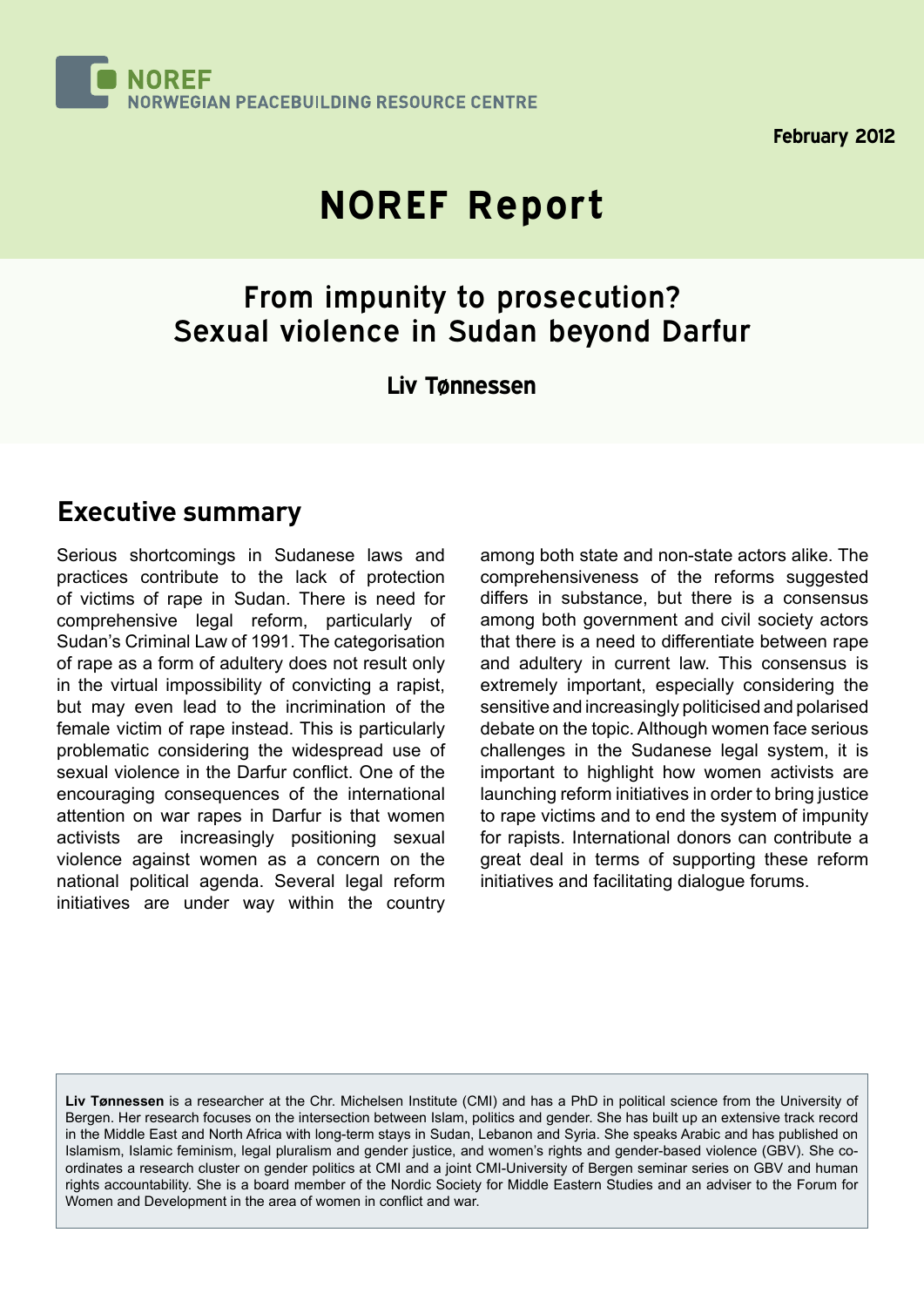# **Introduction**

In 1993 the United Nations (UN) General Assembly defined violence against women as "any act of gender-based violence that results in, or is likely to result in, physical, sexual or psychological harm or suffering to women".<sup>1</sup> The UN reference to gender-based violence (GBV) acknowledges that such violence is rooted in gender inequality and is often tolerated and condoned by laws, institutions and societal norms. Sexual violence is a form of GBV that encompasses rape, sexual slavery, enforced prostitution, forced pregnancy, enforced sterilisation, trafficking, inappropriate medical examinations and strip searches. This study specifically deals with sexual violence focusing primarily on rape. *In Sudan, rape has occurred not only in armed ethnic conflicts in the country, but as a form of political oppression under the pretext of threats to national security, as well as in the everyday lives of ordinary women and men, and girls and boys.* This necessitates an engagement in the prevention of such crimes, the protection of victims of sexual violence and the prosecution of perpetrators of such violence that goes beyond the strong international focus on the ongoing war rapes in Darfur. Sudanese authorities and the international community have so far failed to protect, prevent and prosecute these crimes in Darfur and beyond. *A central key to achieving justice for victims of rape is to reform the current legal system and ensure that the prosecution of perpetrators is part and parcel of a long-term strategy for providing protection against and preventing sexual violence.* A series of shortcomings in Sudanese law and practice have contributed to the lack of protection of victims of sexual violence and to the impunity that has resulted. A combination of interlocking legal, institutional, social and political barriers have resulted in a lack of reporting, investigation and prosecution.

This study does not aim to establish the prevalence of sexual violence in Sudan, because no reliable statistics are available. Some scattered reports on rape and sexual violence in Darfur have been released primarily by humanitarian actors, but there is no system of systematic nationwide

data collection. The political environment of intimidation has resulted in little sharing of data among international, national and local stakeholders. Actors are reluctant to share information even among UN agencies because of security concerns. Humanitarian intervention within the field of GBV is particularly politicised and international organisations working in the area of sexual violence risk expulsion from the country. Even Sudanese organisations have been expelled from Darfur and/or shut down by the government. It is difficult to conduct fieldwork in such a highly polarised political environment without putting informants at risk of expulsion, arrest and intimidation. Fieldwork for this study was conducted in Khartoum, Sudan in May 2011 and September 2011 in co-operation with researcher Samia al-Nagar.<sup>2</sup> We interviewed a range of civil society organisations (CSOs), UN agencies and government institutions. Additionally, scholars, observers and journalists were interviewed. For the reasons stated above, all interviewees remain anonymous in this brief.

## **International law and humanitarian intervention in Darfur**

Today, sexual violence is recognised as a violation of human rights and international humanitarian law in relevant human rights conventions and in the Geneva Conventions. But in the 1974 UN Declaration on the Protection of Women and Children in Emergencies and Armed Conflicts and in the 1979 Convention on the Elimination of All Forms of Discrimination against Women, sexual violence is not specifically mentioned. The 1993 UN Declaration on the Elimination of Violence against Women addressed sexual violence in the family, community and as perpetrated by the state, but failed to address sexual violence in conflict zones. In 1994, however, the UN Human Rights Commission established a special rapporteur on systematic rape and sexual slavery during periods of armed conflict. With the Rome Statutes, sexual violence became a major international crime liable to prosecution at the International Criminal Court (ICC). Sexual violence has furthermore been recognised as a "weapon in war" and a threat to

<sup>1</sup> UN (United Nations), Declaration on the Elimination of Violence against Women, December 20th 1993, [http://www.un.org/docu](http://www.un.org/documents/ga/res/48/a48r104.htm)[ments/ga/res/48/a48r104.htm.](http://www.un.org/documents/ga/res/48/a48r104.htm)

<sup>2</sup> The background for the study builds on research conducted on the intersection between Islamic law and gender politics. Liv Tønnessen conducted 12 fieldwork missions in Sudan between 2006 and 2011.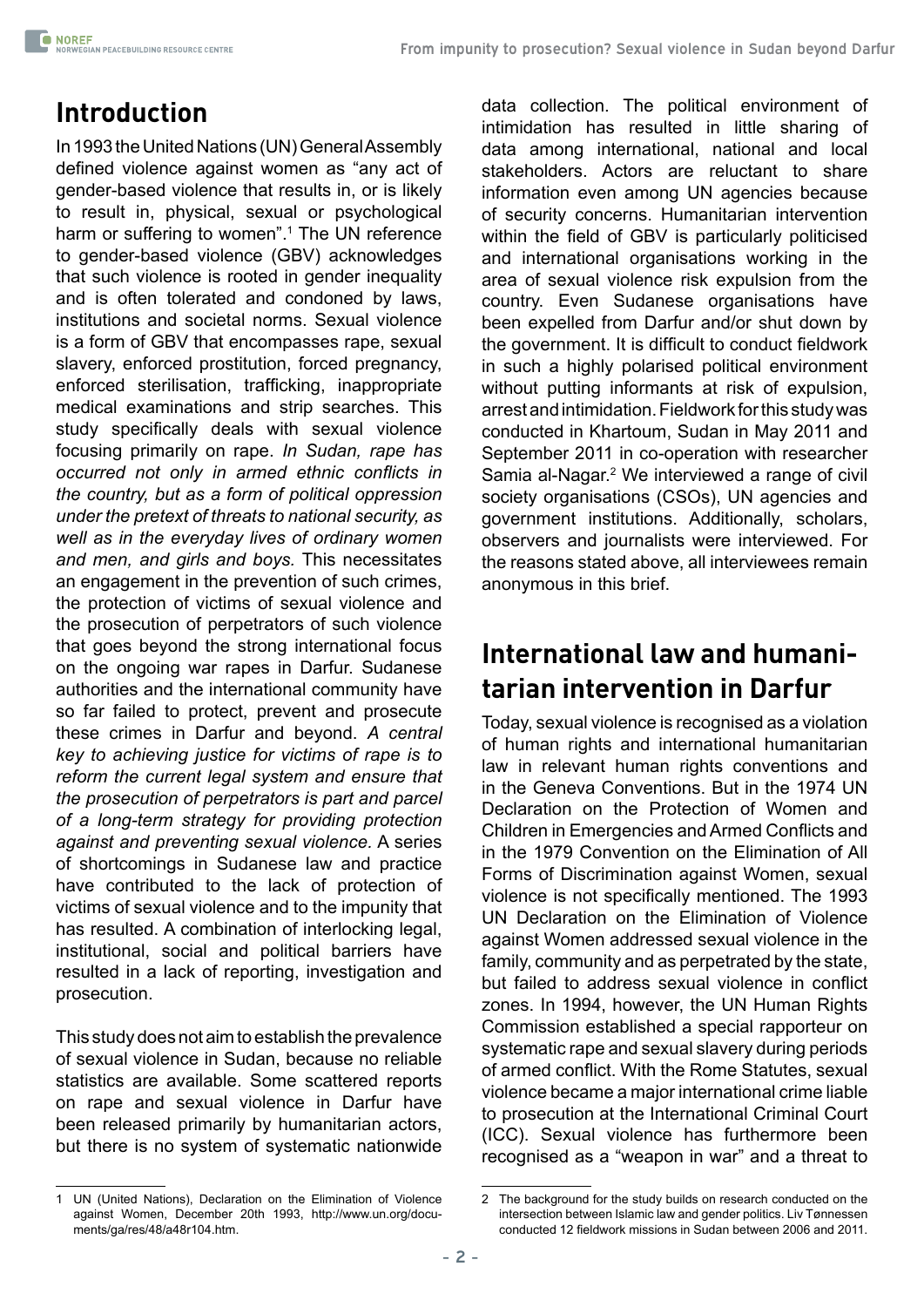international peace and security in UN Security Council resolutions 1325 (2000), 1820 (2008), 1888 (2009), 1889 (2009) and 1960 (2010) on women, peace and security. These UN Security Council resolutions recognise that systematic sexual violence can be used as a tactic of war and requires a serious political and security response. The International Criminal Tribunal for the Former Yugoslavia and the International Criminal Tribune for Rwanda reinforced the status of sexual violence as a war crime and a crime against humanity. These tribunals have also recognised that acts of sexual violence can constitute torture, inhumane treatment and, in certain circumstances, genocide.

In 2005 the UN High Commissioner for Human Rights published the report *Access to Justice for Victims of Sexual Violence,* which described sexual violence in general and rape in particular in Darfur. According to the report, rape is perpetrated by armed elements in the region and "the Government appears either unable or unwilling to hold them accountable. To date, most perpetrators have not been brought to justice".<sup>3</sup> The report of the International Commission of Inquiry on Darfur, established by the UN secretary-general in October 2004 pursuant to Security Council resolution 1564,<sup>4</sup> has thoroughly documented crimes against humanity in Darfur. The commission of inquiry concluded that the government of Sudan and the *janjaweed* (pro-government militias) were responsible for widespread and systematic violations of international human rights law and international humanitarian law, which may amount to war crimes and crimes against humanity. The commission of inquiry found that throughout Darfur, government forces and militias conducted rape and other forms of sexual violence in a widespread and systematic manner. According to the UN Office of the High Commissioner for Human Rights, the majority of victims of sexual violence are women and girls who live in camps for internally displaced people.5

On July 14th 2008 the chief prosecutor of the ICC, Luis Moreno Ocampo, alleged that President Omar al-Bashir bore individual criminal responsibility for genocide, crimes against humanity and war crimes in Darfur. Ocampo charged that rape in Darfur has been committed systematically and continuously. An arrest warrant for Bashir was issued on March 4th 2009 indicting him on five counts of crimes against humanity (murder, extermination, forcible transfer, torture and rape) and two counts of war crimes (pillaging and intentionally directing attacks against civilians). The court ruled that there was insufficient evidence to prosecute him for genocide.<sup>6</sup> The indictment acknowledges the sexualisation of violence in Darfur and thereby demonstrates that war rapes are not only about women and gender, but also about race and culture.7 Indeed, rapes in ethnic conflicts "are being done by some men against certain women for specific (political) reasons".<sup>8</sup>

This indictment has had dramatic repercussions for the humanitarian presence in Darfur and particularly on GBV programming in the area. Shortly after ICC judges handed down the warrant for the president's arrest, the Sudanese government expelled 13 international NGOs (INGOs) and closed down three national NGOs.<sup>9</sup> Ten of these groups had worked in Darfur and between them employed nearly 40% of Darfur's aid workers. Among the expelled organisations were many providing life-saving health-care, psychosocial, and livelihood support to women and girls. Numerous international staff were given 48 hours to leave the country, and their exits were marked by intimidation and threats. Subsequently, the kidnapping of five Médecins Sans Frontières (MSF) staff members in mid-March from their North Darfur office by armed

<sup>3</sup> UN Office of the High Commissioner for Human Rights, *Access to Justice for Victims of Sexual Violence: Report of the United Nations High Commissioner for Human Rights,* July 29th 2005, [http://www.](http://www.unhcr.org/refworld/publisher,OHCHR,,,46cc4a650,0.html) [unhcr.org/refworld/publisher,OHCHR,,,46cc4a650,0.html.](http://www.unhcr.org/refworld/publisher,OHCHR,,,46cc4a650,0.html)

<sup>4</sup> Commission of Inquiry on Darfur, *Report to the United Nations Secretary-General, Pursuant to Security Council Resolution 1564 of 18 September 2004,* UN doc. S/2005/60, February 13th 2005, http:// www.sudantribune.com/Full-text-of-the-UN-SC-resolution,8773.

<sup>5</sup> This does not exclude men and boys as victims of sexual violence, but thus far few reports from Sudan have documented this.

<sup>6</sup> ICC (International Criminal Court), Warrant of Arrest for Omar Hassan Ahmad al-Bashir, ICC-02/05-01/09-01, The Hague, ICC, 2009.

<sup>7</sup> Sondra Hale, "Rape as a marker and eraser of difference: Darfur and the Nuba Mountains (Sudan)", Laura Sjoberg & Sandra Via, eds, *Gender, War, and Militarism: Feminist Perspectives,* Santa Barbara, Denver & Oxford, Praeger, 2011, pp 105-114.

<sup>8</sup> Catherine MacKinnon, "Rape, genocide, and women's human rights", *Harvard Women's Law Journal,* vol 17, 1994, p 10.

<sup>9</sup> The 13 international NGOs were Action Contre la Faim, CARE International, the Co-operative Housing Foundation, the International Rescue Committee, MSF Holland and MSF France, the Mercy Corps, the Norwegian Refugee Council, Oxfam GB, the Planning and Development Collaborative International, Save the Children UK, Save the Children U.S. and Solidarités. The national NGOs were the Amal Centre for Rehabilitation of Victims of Violence, the Khartoum Centre for Human Rights Development and Environment, and the Sudan Social Development Organisation.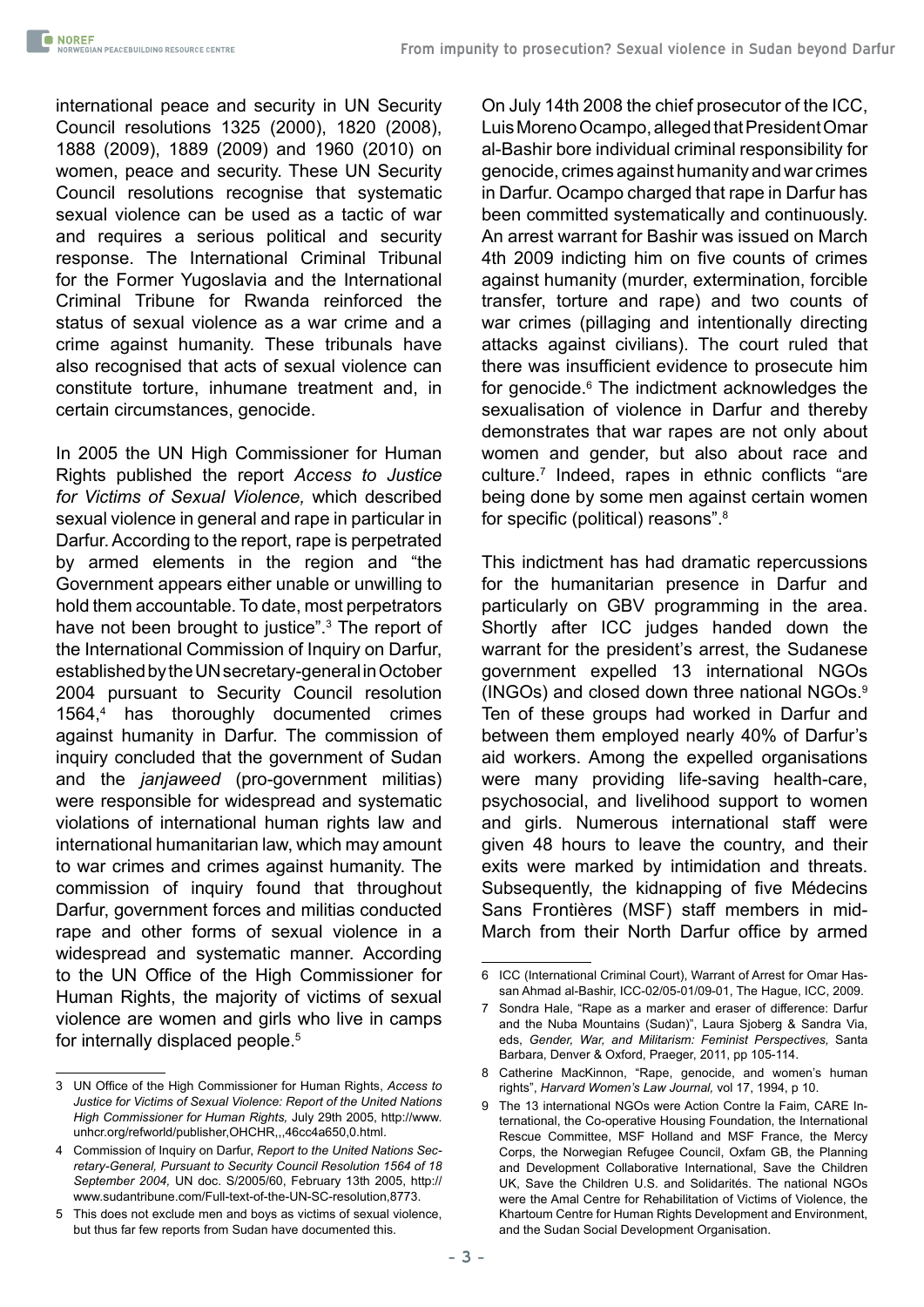men has exacerbated the security threats that humanitarian relief workers face from parties to the Darfur conflict. In the middle of 2008 Sudanese authorities halted women-support programming and closed health-service facilities in several Darfur locations. One of the expelled organisations, MSF, published a report in 2005 on the widespread use of sexual violence in Darfur and reported treating nearly 500 rape survivors from October 2004 to early February 2005.10 In reaction to the report, the government arrested two senior staff members of MSF Holland,<sup>11</sup> "accusing the organization of publishing false information, undermining Sudanese society, and spying".12 Some humanitarian workers saw the INGO expulsions as a signal to other NGO actors to stop engaging in protection and GBV work. According to the UN Population Fund (UNFPA), Sudan:

The gaps left by the expulsion of 13 NGOs following the announcement of the arrest warrant for President Al Basher in March 2009, remain. One of the most significant impacts in IDP [internally displaced persons] camps was the closure of women centers. Many IDP women were deprived of the only available safe space, where they were able to obtain specialized services such as psychosocial support, awareness raising, literacy courses, health education, empowerment and livelihood activities. The national NGOs, community based organizations ... and women and youth centers are lacking the technical capacity for overall management, proposal writing and financial management. … The expulsion of the INGOs has significantly reduced the capacity for monitoring and referrals, as well as diminished the reporting capacity on GBV issues.<sup>13</sup>

Since the ICC indictment, work on GBV has proven difficult for both international and Sudanese organisations. In August 2010 Sudan expelled aid officials for distributing "rape-detection devices" in Darfur.14 As a result, responding to the needs of rape victims has become sporadic and insufficient, because of government intimidation.<sup>15</sup> Humanitarian agencies have openly admitted their reluctance to provide health care for survivors of rape because of their concerns about drawing the attention of the Sudanese authorities. Basically, organisations working within the area of GBV have to make the difficult choice between remaining in the country and providing some care or working openly to support survivors of sexual violence and risking expulsion. "After the expulsions, the message was clear: work on GBV, and you'll be kicked out."<sup>16</sup>

#### **Caught between rape and adultery: legal gaps and limitations**

One of the encouraging consequences of the international focus on war rapes in Darfur is that women activists – albeit with limited room for manoeuvre – are increasingly positioning GBV as a concern on the Sudanese national political agenda. For the first time, rape is talked about in the public debate and there is an increasing awareness among women activists of the problem of sexual violence in Sudan. Women's activism in Sudan has a long and rich history, but issues of sexual violence have for long been silenced. After the ICC warrant of arrest and the increasing number of humanitarian reports of the prevalence of rape in the armed conflict in Darfur, women activists are using the opportunity to advocate for a radical reform of the system of impunity with regard to rape, which for them has been an intrinsic part of not only the Darfur conflict, but also wars in the past; patterns of political oppression; and the everyday lives of men and women, and girls and boys. Sudanese activists point to law reform as

<sup>10</sup> MSF (Médecins Sans Frontières), "The crushing burden of rape: sexual violence in Darfur", briefing paper, Amsterdam, March 8th 2005.

<sup>11</sup> Peter Moszynski, "Sudan arrests aid worker for 'crimes against the state'", National Center of Biological Information, June 11th 2005, <https://www.ncbi.nlm.nih.gov/pmc/articles/PMC558277/>.

<sup>12</sup> Fahima A. Hashim, "Sudanese civil society strategizing to end sexual violence against women in Darfur", Salah M. Hassan & Carina E. Ray, eds, *Darfur and the Crisis of Governance in Sudan: A Critical Reader,* Ithaca, Cornell University Press, 2009, p 234.

<sup>13</sup> UNFPA, "Strategic GBV cluster priorities", unpublished document, September 2009.

<sup>14</sup> *Sudan Tribune,* "Sudan expelled aid officials over rape-detection devices", August 17th 2010, [http://www.sudantribune.com/Sudan](http://www.sudantribune.com/Sudan-expelled-aid-officials-over,35994)[expelled-aid-officials-over,35994](http://www.sudantribune.com/Sudan-expelled-aid-officials-over,35994).

<sup>15</sup> Interviews with members of national and international organisations, 2011.

<sup>16</sup> *Sudan Tribune,* "Why aid for Darfur's rape survivors has all but disappeared", October 19th 2009, [http://www.sudantribune.com/Why](http://www.sudantribune.com/Why-aid-for-Darfur-s-rape,32836)[aid-for-Darfur-s-rape,32836](http://www.sudantribune.com/Why-aid-for-Darfur-s-rape,32836).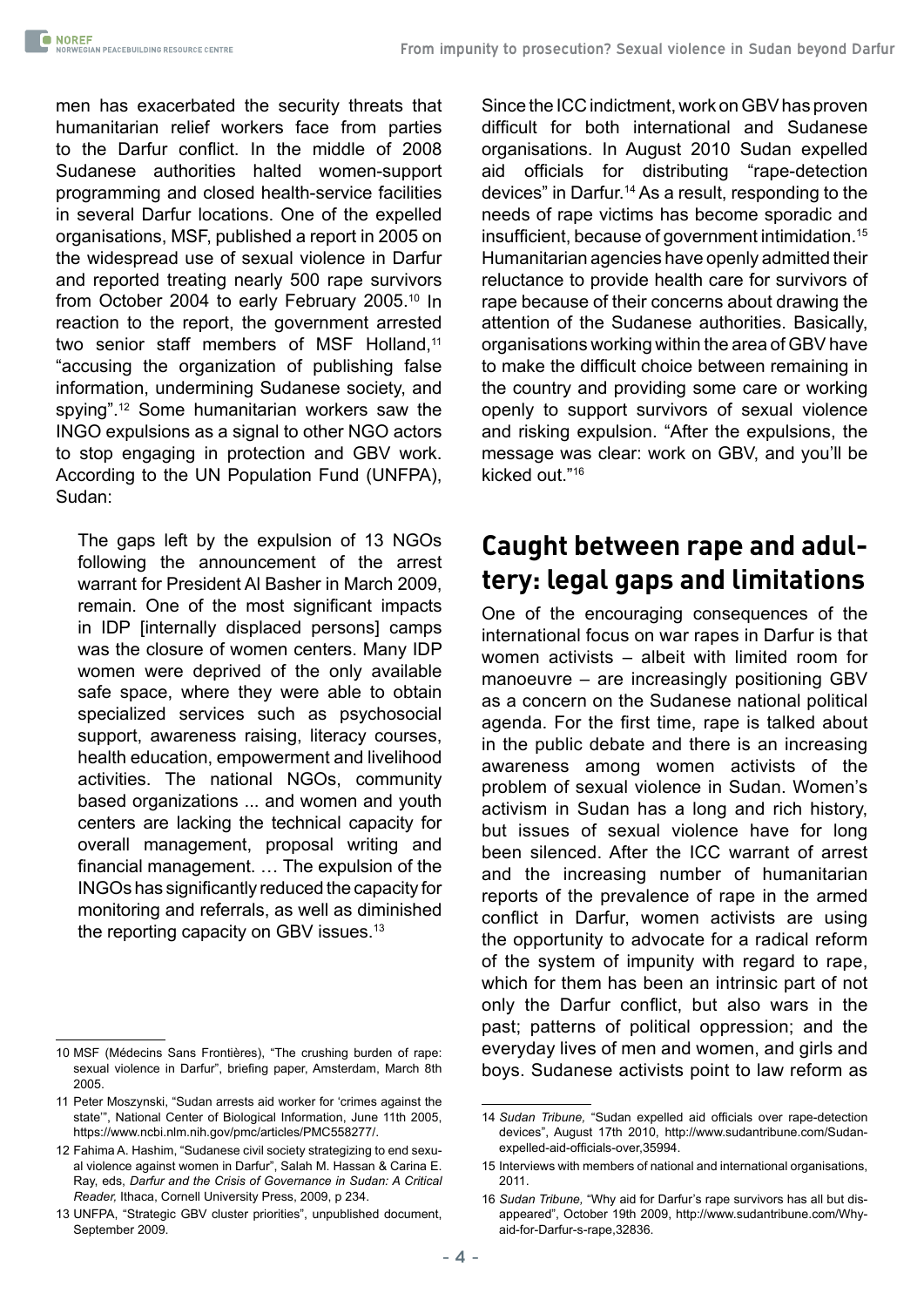extremely important in this regard. Currently, under the umbrella of a new network calling itself the Section 149 Alliance, women's groups are working together to push for the reform of the articles in Sudan's Criminal Law that cover rape and adultery. They are looking at law and prosecution as the key to jump starting multiple changes in people's beliefs and practices in society and thereby prevent GBV and protect women against violence generally and sexual violence specifically in the long term.

The 1991 Criminal Law is considered the most important law needing reform. It defines rape as sexual intercourse without consent in articles 145(2) and 148(1). Sexual intercourse is defined as penetration of the vagina or anus, thereby excluding forced penetration of the mouth and penetration of the genital organs with objects like gun barrels. Article 149 of the Criminal Law defines rape in the following way:

(1) There shall be deemed to commit the offence of rape, whoever makes sexual intercourse, by way of adultery, or sodomy, with any person without his consent. (2) consent shall not be recognized when the offender has custody or authority over the victim. (3) Whoever commits the offence of rape, shall be punished, with whipping a hundred lashes, and with imprisonment, for a term, not exceeding ten years, unless rape constitute the offence of adultery, or sodomy, punishable with death.

The 1991 Criminal Law treats any sexual contact outside a legal marriage as a crime. This is defined as *zina* in Islamic law (*sharia*), i.e. as unlawful sexual intercourse or adultery. According to the this law, the punishment for unlawful sexual intercourse is 100 lashes if the offender is not married (fornication) and stoning to death if the offender is married (adultery). Both men and women can be penalized for *zina* according to the letter of the law, but research shows that in practice women are as a rule discriminated against when it comes to both the evidentiary rules in force and the application of the law.17

The reference to *zina* in the definition of rape in

article 149 of the 1991 Criminal Law "renders the prosecution of rape difficult if not impossible".<sup>18</sup> The reference to *zina* entails that rape is categorised as a form of zina, namely *zina bil jabr*. *Zina bil jabr* means "consensual means "consensual extramarital intercourse by force". The reference to *zina* in the definition of rape has serious consequences for the victims. (1) Where a woman or a man is unable to prove that they did not consent to sexual intercourse, they risk being charged with the crime of *zina* because they have confessed to sexual penetration before/outside of marriage. (2) Since *zina* is not sufficiently differentiated from rape in the existing legislation, rape needs to be proved according to the rules of evidence applying to adultery. This requires at least one of the following: (a) a confession that is not retracted before the verdict; (b) four "righteous" male (not female) witnesses who witnessed the penetration; or (c) pregnancy. The evidentiary rules applying to adultery (*zina*) are based on the rationale that there should be incontrovertible evidence for the drastic punishment envisaged.19 If applied to rape, however, the evidentiary rules effectively contribute to impunity. The presumption of *zina* on grounds of pregnancy puts women and girl defendants in a disadvantageous position compared to men and boys accused of the same offence.20 Further, not only is the evidence of female witnesses not taken into consideration, but it is effectively impossible to have a situation where four righteous male witnesses who witnessed the penetration testify in rape cases. And if four male witnesses were in fact present,

<sup>17</sup> Abdel Salam Sidahmed, "Problems in contemporary applications of Islamic criminal sanctions: the penalty for adultery in relation to women", *British Journal of Middle Eastern Studies,* vol 28, no. 2, 2001, pp 187-204.

<sup>18</sup> Redress, "Reforming Sudan's legislation on rape and sexual violence", position paper, September 2008, p 23.

<sup>19</sup> Ziba Mir-Hosseini & Vanja Hamzic, *Control and Sexuality: The Revival of Zina Laws in Muslim Contexts,* London, Women Living Under Muslim Laws, 2010, p 29.

<sup>20</sup> Sidahmed "Problems in contemporary applications of Islamic criminal sanctions", 2001. Sudan follows the Maliki School of Islamic jurisprudence where the pregnancy of unwed girls and women is considered evidence of adultery. In the other three schools of Sunni Islamic jurisprudence, pregnancy does not constitute proof of zina. See Mir-Hosseini & Vanja Hamzic, *Control and Sexuality,* 2010. Furthermore, article 48(1) of the Criminal Procedure Law of 1991 instructs the police to fill out a document called Form 8 to record findings of medical examination (whether there has been recent loss of virginity or bleeding, or the presence of sperm). The government justifies this by stating "that if victims of sexual violence do not complete the Form 8 and as a consequence of the assault they become pregnant, they will not have the evidence to prove that they were raped and could be charged with the capital crime of adultery".As a consequence, even in situations where the rape is not reported to the police, unmarried women who become pregnant are at risk of being charged with adultery (*zina*). See UN Office of the High Commissioner for Human Rights, *Access to Justice for Victims of Sexual Violence,* 2005.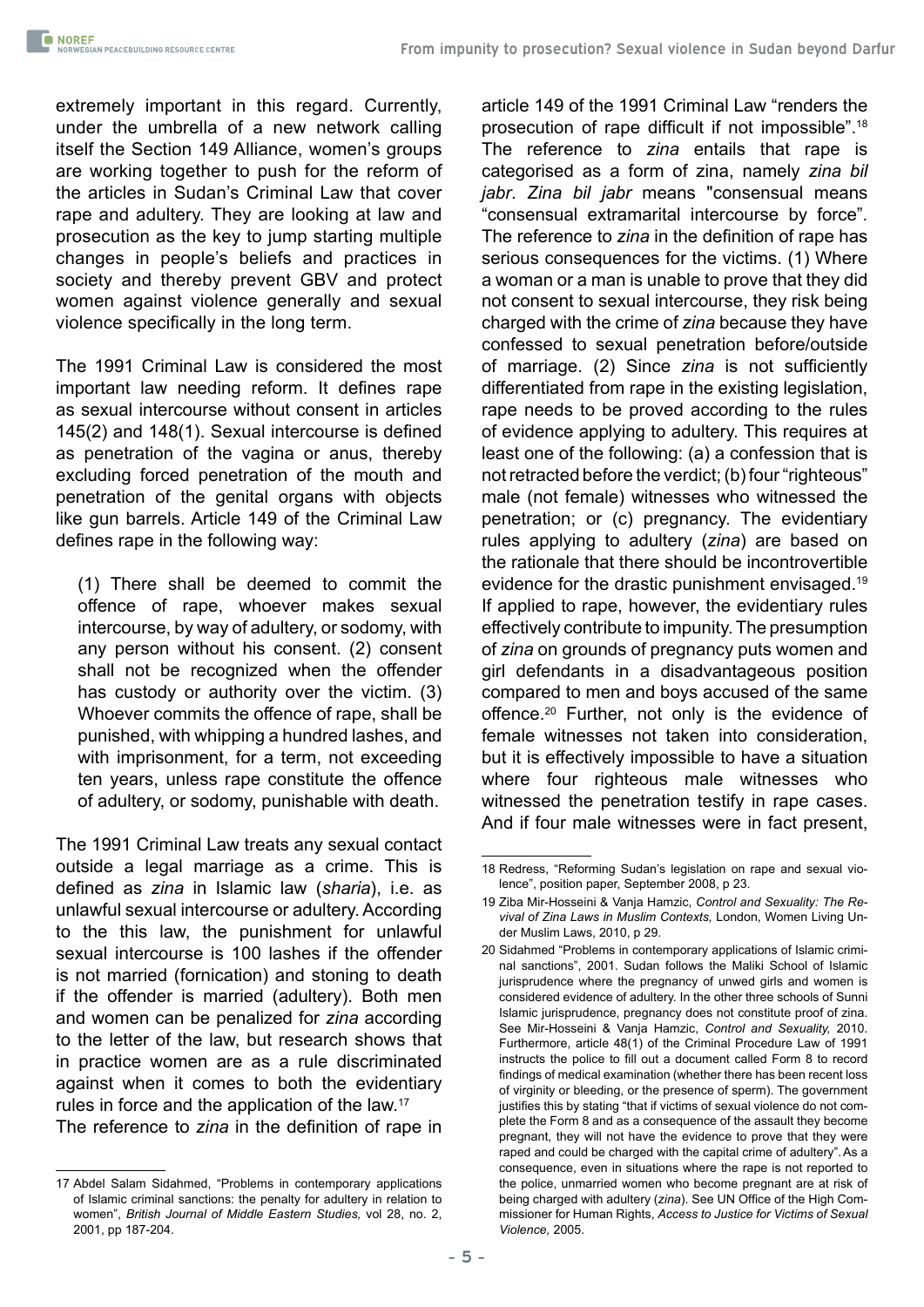their testimony would raise serious questions about their involvement in the rape itself. Legally, women are being trapped between rape and zina. Because rape is associated with *zina*, the law itself "re-victimizes the victim", $21$  because the perpetrators are almost guaranteed impunity according to the current Criminal Law.

This is further complicated by the fact that other laws encourage impunity, namely the National Security Forces Act of 1999, article 33(b); the Police Act of 2008, article 45(2); and the Armed Forces Act of 2007, article 34(1). Members of the Sudanese police, security forces or armed forces are granted conditional immunity against acts committed in the course of their duties. This is particularly important considering that these government security agencies are among the perpetrators of rape. Recently, a video featured Safiya Ishag, a young female activist who told her story of being mass raped and subjected to torture by members of the national intelligence and security forces following her participation in student demonstrations in Khartoum. While she was being raped, she was verbally harassed by the perpetrators, who called her "promiscuous" and a "communist", and accused her not being a decent girl, which indicates the political motivation behind the rape. Safiya is a member of a student group called Girifna, which translates as "we are fed up", and the demonstration she attended aspired to bring the Arab Spring to Sudan.22 After Safiya reported the rape and circulated her story on YouTube, women politicians in the opposition were arrested and questioned by security police on allegations that they "invented" the rape story as a means to undermine the government.<sup>23</sup> Journalists who defended Safiya and called for political changes in the country were arrested and are currently undergoing trial.<sup>24</sup> Safiya's case has focused attention on the fact that rape does not only occur in armed ethnic conflicts in the country

whereby the government is raping by proxy through the *janjaweed* militias in Darfur, but it is also used as a means of political oppression and silencing oppositional voices.

Most international and Sudanese attention to legal justice for rape victims targets the Criminal Law, but this report argues that there is a need for comprehensive legal reform in this area. Not only are the laws ensuring impunity in need of revision so that the police, security forces and armed forces can be prosecuted for rape, but there is also a need to take the Muslim Family Law (MFL) of 1991 into consideration. Here we are moving into the domain of marital rape. Marital rape is not recognised as a criminal offence in the 1991 Criminal Law. Additionally, sections 91–95 of the MFL stipulate a wife's obedience to her husband. Article 91 stipulates that "a wife is required to obey her husband if the husband has paid her the *mahr* (dowry), it is proved that she is financially secure with him, and that he provides her with suitable housing with all basic furniture in a good neighbourhood". The wife should obey her husband on proof that these conditions are fulfilled, otherwise she will be declared disobedient and consequently lose her right to receive maintenance. As a direct consequence of the stipulations on obedience, marital rape does not exist within the law. If the conditions stipulated are met, the wife is not allowed to deny her husband sexual intercourse. An Islamist informant explains:

Some consider it rape when a husband has sexual intercourse with his wife when she does not consent. In Islam we do not consider it as a rape. In Islam there is a contract between the man and the woman. To give adequate support (nafaqa) is obligatory for the husband. The other part of the contract is that a woman should obey. Therefore, a woman cannot refuse sex. It is obligatory for her.25

A qualitative research report on a series of interviews conducted with 150 married women in Khartoum State about the nature of sexual life inside the marriage found that 43% of the interviewed women were subject to forced sex

25 Interview with Islamist activist, Khartoum, 2011.

<sup>21</sup> Interview with activist, 2011.

<sup>22</sup> Girifna, "Rape of a Sudanese activist by the Sudanese national security forces", February 23rd 2011, [http://www.girifna.com/blog](http://www.girifna.com/blog-girifna/?page_id=1696)[girifna/?page\\_id=1696.](http://www.girifna.com/blog-girifna/?page_id=1696) See also YouTube, "Safia Ishag's rape", February 23rd 2011, [http://www.youtube.com/watch?v=Mb2960uQ](http://www.youtube.com/watch?v=Mb2960uQfg4&feature=player_embedded) [fg4&feature=player\\_embedded](http://www.youtube.com/watch?v=Mb2960uQfg4&feature=player_embedded).

<sup>23</sup> Sudan Views: The Voice of the Sudanese People, "Family of Safia, alleged victim of rape, moves legal action against investing in the claims", March 27th 2011, [http://sudanviews.net/index.](http://sudanviews.net/index.php?option=com_content&task=view&id=4404&Itemid=26) [php?option=com\\_content&task=view&id=4404&Itemid=26.](http://sudanviews.net/index.php?option=com_content&task=view&id=4404&Itemid=26)

<sup>24</sup> Interviews with activists, 2011.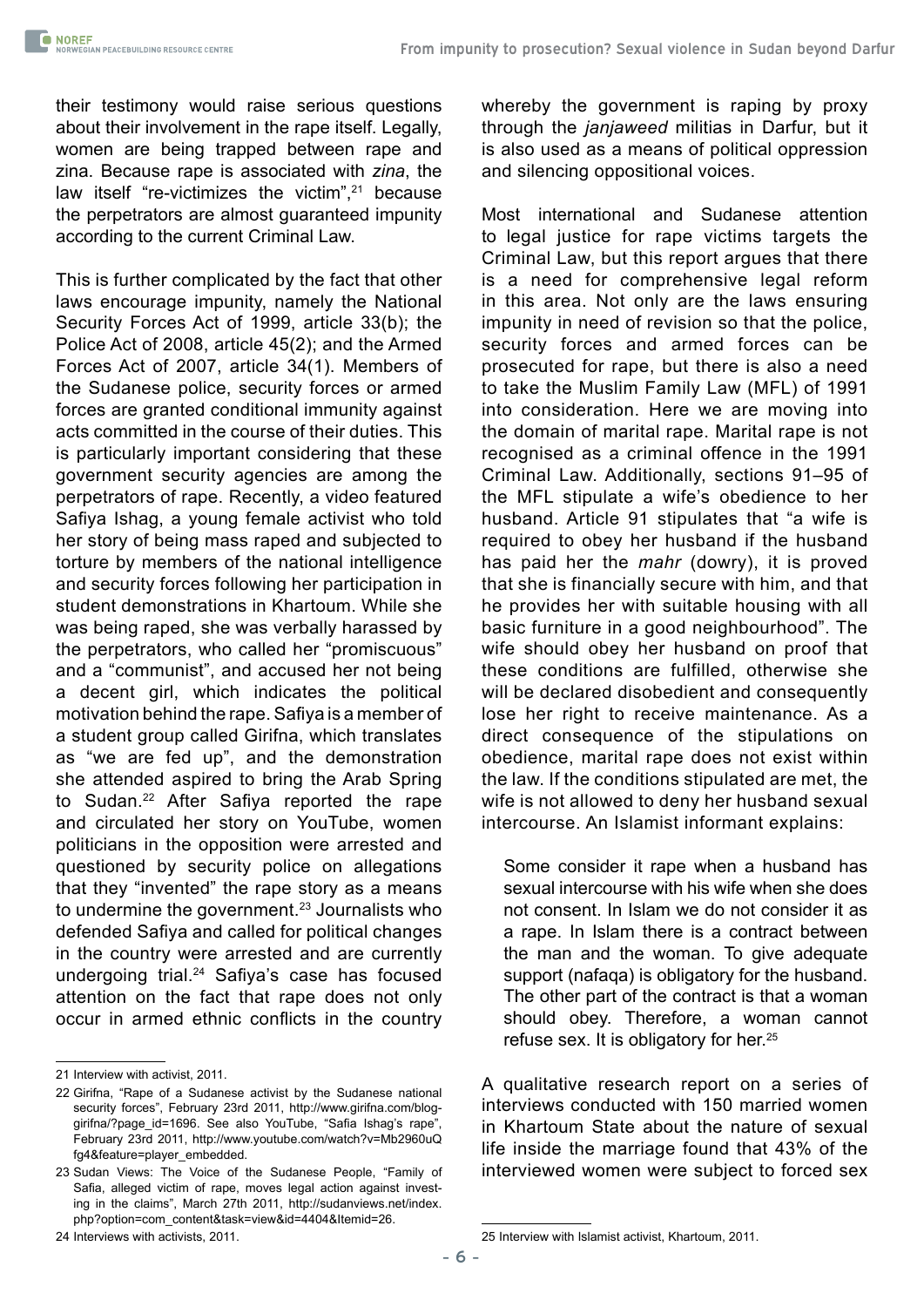and violent sex.<sup>26</sup> The project leader goes on to say that "I am 100% convinced that rape is widely practised within families in Sudan. It is legalised by the Muslim Family Law and according to this law no woman can claim that she has been raped by her husband".<sup>27</sup> But because this is such a sensitive subject, statistical data is very difficult, if not impossible, to obtain. Interviews conducted in 2011 with Khartoum state police and activists within various CSOs revealed that marital rape is considered a problem, but that there is chronic under-reporting due to shame, societal suspicion of adultery, legal gaps, the lack of female police officers and the lack of women protection units at police stations, among other things.

Sexual intercourse with a child is considered statutory rape whether it occurs with or without the consent of the child.28 However, it is not considered rape when the child (aged 10-18) is married. According to the MFL, the age of consent for marriage is puberty, which is interpreted as being as young as ten years of age. According to the law, both parties have to consent to marriage. However, the woman needs a male guardian (father/brother/uncle) to validate the marriage (article 25). Overall, children and young girls have better protection in rape cases under the current laws than do adult women. But this does not in any way prevent the raping of young girls. Interviews with Sudanese police at the Family and Child Protection Units in Khartoum State in 2011 reveal that cases of rapes of girls (between the ages of five and nine) are reported weekly and that the perpetrator is usually known to the family (a teacher, neighbour, uncle, etc.).29 A female lawyer states: "We hardly ever receive cases of rape with adult women, but many with

children." In order to tackle this complex issue, "[w]e need a legal reform. We need to be allowed medical tests inside the court. We need to train judges and police on rape. … There is a huge amount of cases. You hear about it every day."30

#### **Government efforts**

The government of Sudan has taken a number of steps to combat violence against women and girls, and it is extremely important to consider them. In 2005 a state plan to combat violence against women was adopted and a new Violence against Women (VAW) Unit was created at the Ministry of Justice. In 2007 several workshops were held on combating violence against women and on the Protocol to the African Charter on Human Rights and People's Rights on Rights of Women in Africa (better know as the Maputo Protocol). The workshops were held in collaboration with the UN Mission in Sudan, and changes to Sudanese rape laws were recommended. The government announced a number of measures. It has condemned sexual violence against women and reaffirmed a zero tolerance policy for such crimes. It has also declared its commitment to the prosecution of perpetrators. On August 18th 2007 the minister of justice issued a declaration on the measures for the elimination of violence against women in Darfur. The declaration also reinforced the implementation of Criminal Circular 2 of 2005 allowing women in Darfur to legally seek medical care without filling out Form 8 – the police form that has to be filled in when violence is being reported. Here it is important to note that women are in fact denied medical treatment at government hospitals if they have not filled in Form 8. It is also important to note that Criminal Circular 2 is only applicable in Darfur and not in the rest of the country.31 In other words, legal barriers exist that effectively prevent victims of violence from receiving vital medical treatment.

The VAW strategy aims to combat violence against women through several means involving

<sup>26</sup> The report has not been published.

<sup>27</sup> Interview with project leader, 2011.

<sup>28</sup> According to the 1991 Criminal Law, children who have reached the age of ten and have been charged with committing an offence can be punished with whipping by up to 20 lashes. The Child Act of 2010 defines a child according to international standards, i.e. below 18 years of age. The Criminal Law has yet to be reformed in accordance with the Child Act.

<sup>29</sup> This must be understood in light of the definition of the child in the 1991 Criminal Law, which sets puberty at the age of ten. Even if the Child Act of 2010 were put in place, the Criminal Law has not been amended and there is a lack of awareness of the change in the definition of the child and in implementation. The female lawyer interviewee admitted that she suspects that this is a contributing factor and that older girls, particularly after they reach puberty, feel shame and stigma, and that the reaction from the family and the community is that the girl is at fault and not the perpetrator.

<sup>30</sup> Interviews with government officials, 2011.

<sup>31</sup> The health consequences of brutal and violent rapes can result in bleeding, fistulas, incontinence, infections and psychological trauma. The fact that many Sudanese women and girls are circumcised puts them further at risk of health complications. Many women do not seek medical treatment due to both social stigma and legal barriers.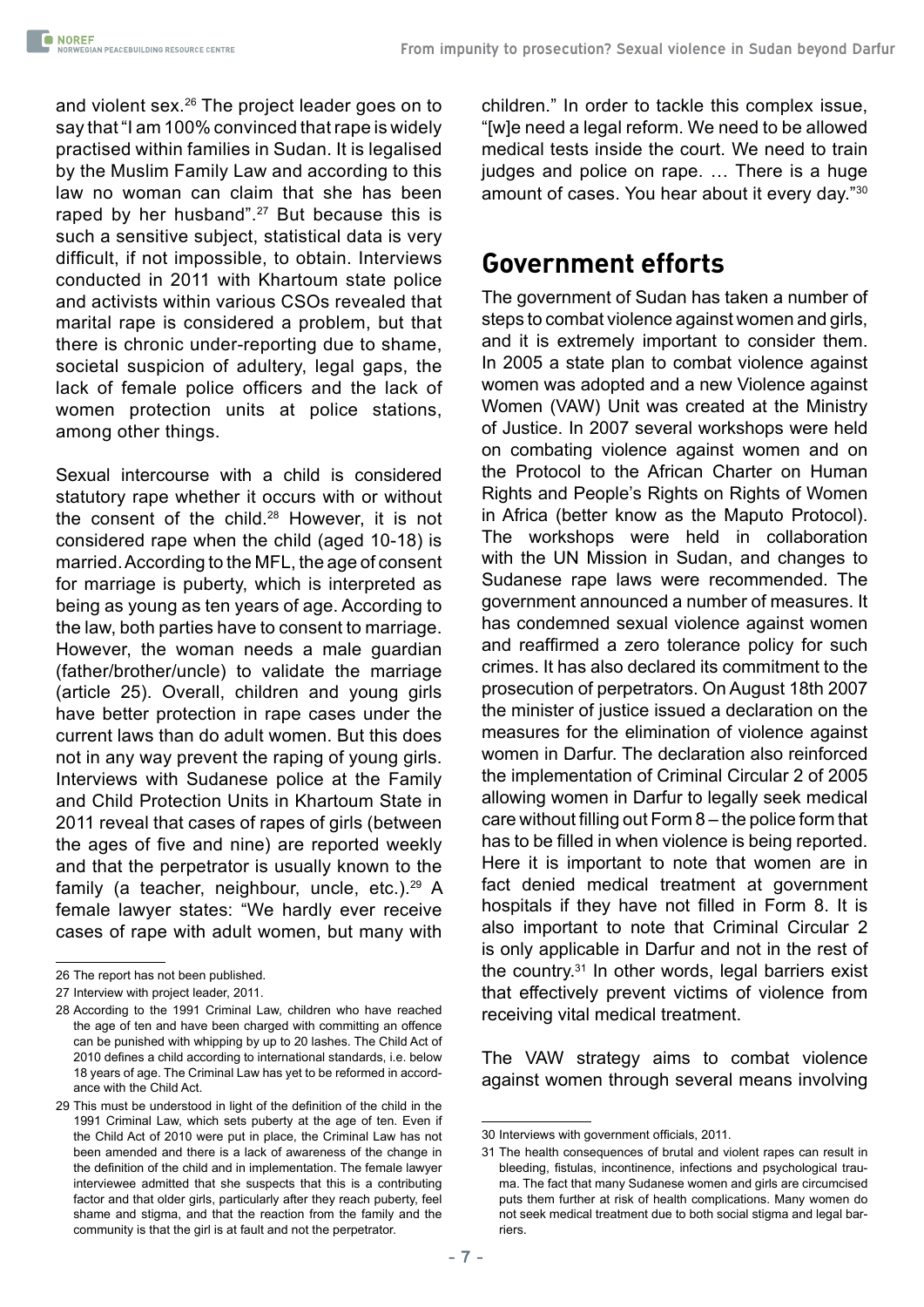family and child protection units. Following the ratification of the Child Act of 2010, these units were established in all northern Sudanese states. According to the national strategy, the government should "ensure that all Family and Child Protection Units provide comprehensive services to women as well as children by the end of 2011".32 However, up to the present, the majority of these units operate merely as child protection units, meaning that they take care of girls and boys who are victims of rape and sexual abuse, but not adult victims of rape. There are three units in Khartoum State, one of which the author visited during fieldwork in 2011. Adult women who approach these units in Khartoum are rejected and sent to the police station to fill out Form 8.33

The second positive step taken in the strategy is to train police on international humanitarian law, human rights and criminal investigation. However, the strategy has unfortunately overlooked the need to reform the laws that guarantee the police, security forces and armed forces impunity in the line of duty. It is further a stated objective to increase the number of female police officers in the belief that women will feel more comfortable reporting sexual violence to female officers. This is a positive development, but it should be noted that a "formal" inclusion of women in the police based on essentialist understandings is no guarantee in itself. Women are not only victims of violence, but can be agents of violence.34

The third positive objective stated in the national strategy is to "train health personnel on the comprehensive treatment packages of the victims of violence according to the protocol for clinical management of rape cases".35 It is not a stated objective to make Criminal Circular 2 national. Moreover, post-rape treatments are not specifically defined and discussed. Should the morning-after pill to prevent pregnancies after rape be allowed? According to an interviewee,

"the morning-after pill is included in the postrape kits distributed in Darfur. It is not, however, allowed in other states in Sudan, because the government considers it against Islam. They claim that prostitutes will use it and that it is a form of abortion, which contradicts Islamic law".<sup>36</sup>

The fourth positive objective is to "review policies and legislations pertaining to women and children" and to "enact strict legislations for combating violence against women and children".37 This is reinforced by the Bill of Rights in the National Interim Constitution of 2005. All national laws are to be reviewed and amended in accordance with the constitution, meaning that there is a national framework to advocate legal reforms of both the 1991 Criminal Law and the MFL. However, we are facing an unpredictable legal map in Sudan, as the country is in the process of drafting a new constitution after the secession of South Sudan in July 2011. Many observers are worried that the rights given to women in the National Interim Constitution will be taken away again. "Then" an interviewee says, "we will be back at square one. We fear that we will lose what we have gained in the 2005 constitution."38

According to the VAW Unit, however, "this is an era of law reform". And several government initiatives are indeed under way to reform the Criminal Law, i.e. within the VAW Unit (Council of Ministers), the Centre for Women's Human Rights (Ministry of Social Welfare) and the Comprehensive Peace Agreement Commission established following the signing of the North-South peace agreement in 2005. The commission has the mandate to review all laws in accordance with the National Interim Constitution. However, although there is little communication among these initiatives, there does seem to be agreement across them that there is a need to differentiate between rape and adultery and to introduce medical evidence/ DNA in the courtroom in rape cases. But these reform initiatives do not, for example, include the criminalising of marital rape.

Generally, these government reform initiatives are characterised by a lack of consultation and

<sup>32</sup> VAW (Violence against Women) Unit, The National Plan for Combating Violence against Women and Children 2010-2011, 2010.

<sup>33</sup> Interviews with government officials, 2011.

<sup>34</sup> To give one prominent example, the International Criminal Tribune for Rwanda found Pauline Nyiramasuhuko, the former minister of family and women's development, guilty of genocide, conspiracy to commit genocide, crimes against humanity (including rape) and several other serious violations of the Geneva Conventions.

<sup>35</sup> VAW Unit, The National Plan for Combating Violence against Women and Children 2010-2011, 2010.

<sup>36</sup> Interviews with members of international organisations, 2011.

<sup>37</sup> VAW Unit, The National Plan for Combating Violence against Women and Children 2010-2011, 2010.

<sup>38</sup> Interview with activists, 2011.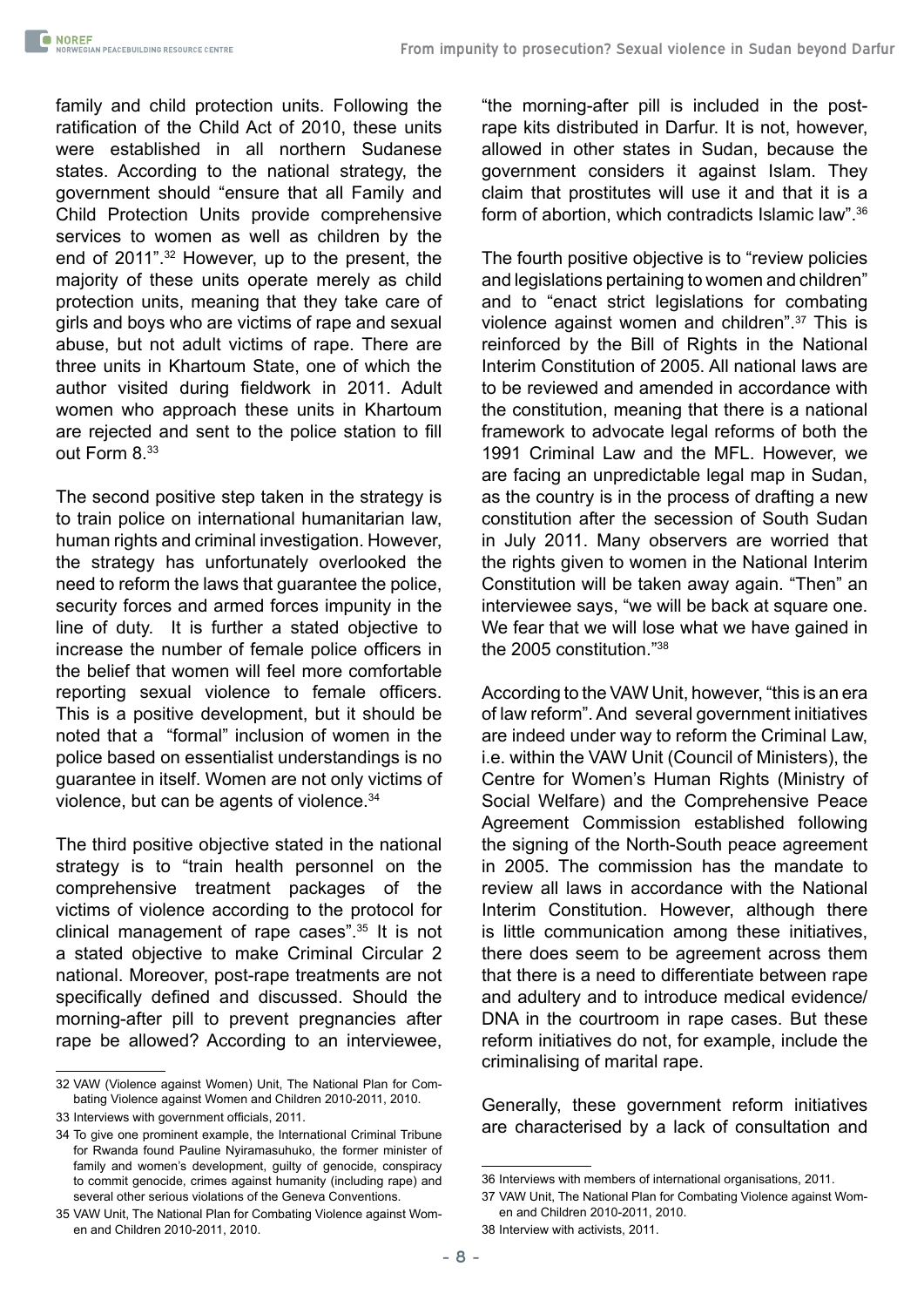transparency. There is little or no dialogue with CSOs and opposition political parties.<sup>39</sup> Public debate on the issue of sexual violence is allowed to a limited extent, but if one goes too far when criticising the government one risks being arrested and put on trial. For example, on May 29th 2011 the prosecutor of the Press and Publications Court initiated proceedings against Omar al-Garay of the Republican Brothers, together with a journalist and an editor, for publishing an article in a Sudanese newspaper entitled "Rape under sharia law".40 The article called for an investigation of the Safiya Ishag case mentioned previously and of the need to clearly differentiate between rape and adultery (*zina*). It also pointed to the un-Islamic nature of a supposedly Islamic government in being party to such an atrocity. Al-Garay's arrest illustrates the sensitivity of the issue and the politicised and polarised nature of the debate. It also points to the undeniable fact that the government and opposition have conflicting views on what constitutes violence against women and how to combat it. Civil society is thus left with a feeling that "at the end of the day, the government does not have the political will" to initiate adequate reforms.<sup>41</sup>

Large parts of the opposition and many of the CSOs with which we have been in contact are working for a Sudan that provides citizenship for men and women based on equality in rights. The government, on the other hand, promotes a form of gender equity that is based on a patriarchal understanding of gender relations. There are major disagreements between the two on what constitutes proper gender arrangements in the country.

It is significant that at the higher political levels the government attempts to construct a dichotomy between an Islamic model and a Western model, where women symbolically bear the responsibility of manifesting this representation. The pious, modern and modest Muslim woman is juxtaposed to the secular, promiscuous and atheist Western woman. The president's adviser for legal affairs believes that if the country steps away from a religious framework and adopts a Western one, it will destroy "family values [and] legalise abortion, prostitution and homosexuality".42 The *zina* regulations to control women's sexuality illustrate this dichotomy. In the West, the government claims, sexual freedom leads to sexual chaos and immoral women, whereas in Islamic societies, sexuality is constrained in order to protect women's honour and morality. Against this backdrop, the VAW Unit postulates that if violence against women is indeed occurring in the country, it is simply because "people have turned away from religious teachings urging lenity towards women and children", while simultaneously citing a Koranic verse stating that "whoever treats women kindly is a kind-hearted man and whoever treats them badly is a mean person".43 This highlights why "the issue of violence against women has been politicised" says an interviewee, because

this government believes that the Islamic project has created a good Muslim society. Obviously it has not. There is rape and other types of violence against women and this shows the failure of their project. By acknowledging the problems, they are simultaneously defeating their own project.<sup>44</sup>

And the reason why people turn away from religion, it is claimed, is because they are influenced by Western ideas that are foreign to the Sudanese identity and culture. The West and the UN oppose this backdrop constructed in terms of outside cultural imperialists threatening the position of Muslim women. This situation is further politicised by the fact that the national opposition is labelled "Western" and "secular" by the government when it advocates greater

<sup>39</sup> In the process leading up to the passing of the Child Act of 2010, there was considerable more consultation and transparency. The National Council for Child Welfare headed by Gamar Habbani included opposition NGOs (e.g. the Babiker Badri Scientific Association for Women's Studies) in the drawing up of the national strategy to eliminate FGM and in the process of drafting the law itself. This is an example of a law-making process that was inclusive and built on dialogue between the government and civil society. See Samia al-Nagar & Liv Tønnessen, "Sudan country case study: child rights", UTV Working Paper no. 2011:3, 2011, commissioned by NORAD and SIDA.

<sup>40</sup> Omar al-Garay, "Rape under sharia law", *Ajras Alhurria*, March 6th 2011, [http://www.sudanile.com/index.php?option=com\\_content&vi](http://www.sudanile.com/index.php?option=com_content&view=article&id=24723:2011-03-06-05-56-30&catid=83:2009-01-08-08-12-53&Itemid=55) [ew=article&id=24723:2011-03-06-05-56-30&catid=83:2009-01-08-](http://www.sudanile.com/index.php?option=com_content&view=article&id=24723:2011-03-06-05-56-30&catid=83:2009-01-08-08-12-53&Itemid=55) [08-12-53&Itemid=55](http://www.sudanile.com/index.php?option=com_content&view=article&id=24723:2011-03-06-05-56-30&catid=83:2009-01-08-08-12-53&Itemid=55).

<sup>41</sup> Interview with activists, 2011.

<sup>42</sup> Farida Ibrahim, in *Osrati* ("my family", a monthly magazine published in Khartoum), cited in ICG (International Crisis Group), "Beyond victimhood: women's peacebuilding in Sudan, Congo and Uganda", http://www.crisisgroup.org/en/regions/africa/horn-of-africa/112 beyond-victimhood-womens-peacebuilding-in-sudan-congo-anduganda.aspx.

<sup>43</sup> VAW Unit, The National Plan for Combating Violence against Women and Children 2010-2011, 2010.

<sup>44</sup> Interview with activist, 2011.